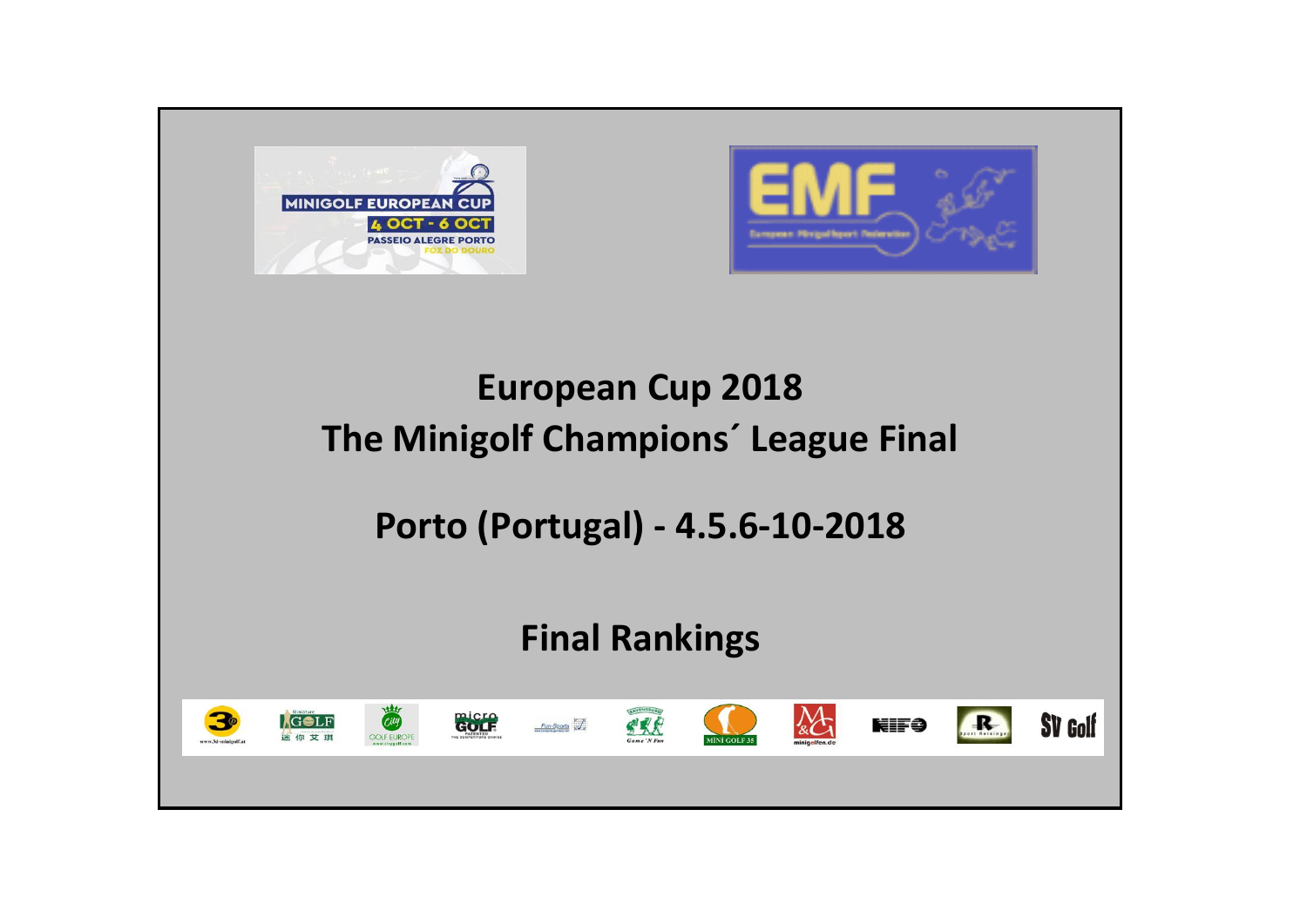

#### **European Cup 2018 The Minigolf Champions´ League Final- Porto (Portugal) - Men Competition**

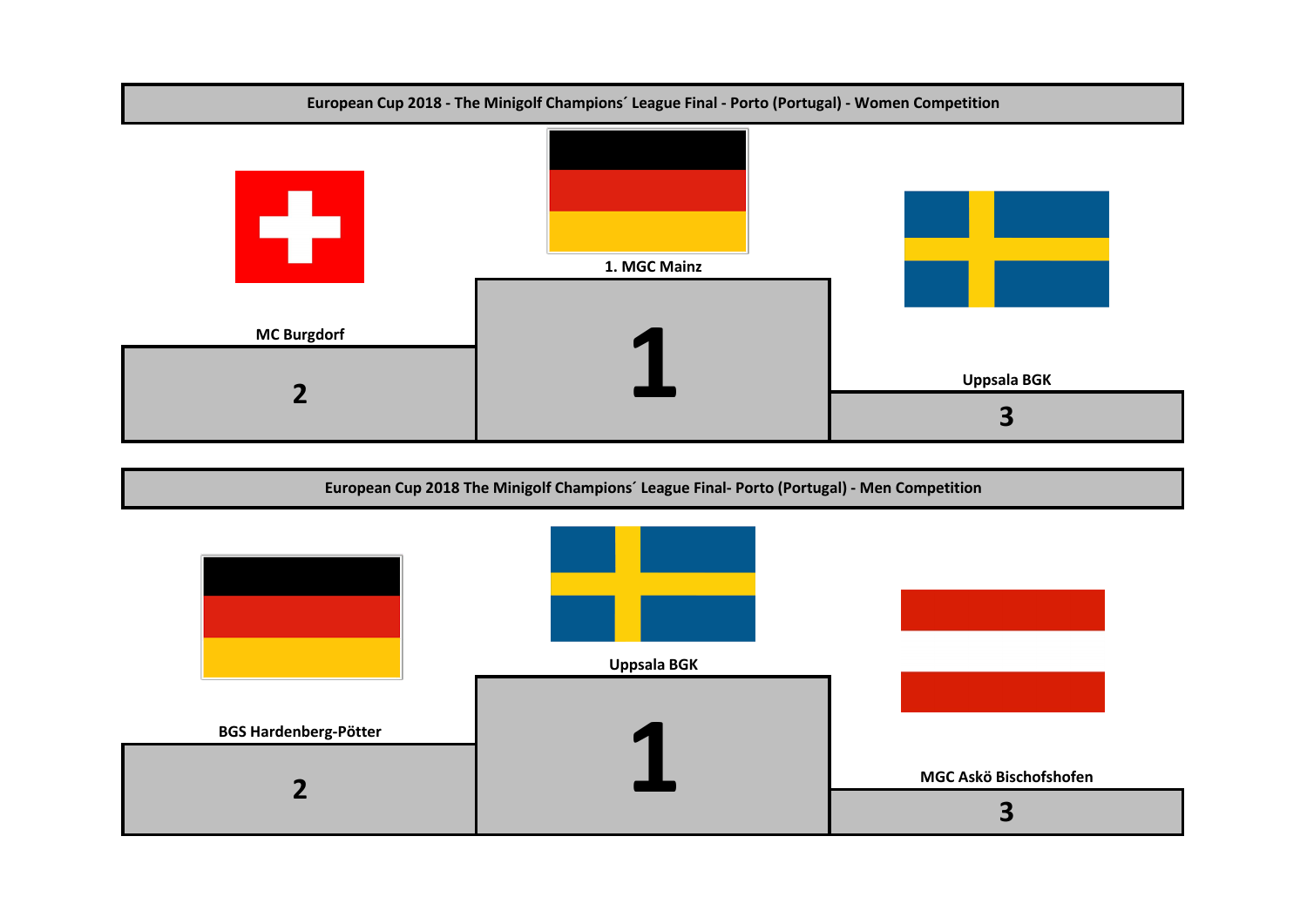## **European Cup 2018 The Minigolf Champions´ League Final**

## **Referees**

Wil Van Disseldorp (NL) (Head) Tuula Mörck (FI) Staffan Lundblad (SE) Henrique Sousa (PT) Peter Burri (SWI)

### **Jury**

Ermes Franchini (IT) (Chairman) Paul Heschl (AU) Alex Jasper (NL)

### **Penalties (Players) Verbal admonitions**

141 Harald Erlbruch - R1L2 - Time 114 Fábio Lima - R1L7 - Time 116 Luis Silva - R1L5 - Time 176 Dan Trulsson - R1L2 - Time 293 Yvonne Trachsel - R2L4 - Behavior 171 Eric Bohlin - R1L18 - Time 193 Angelo Friedli - R2L2 - Time 144 Marek Smejkal - R2L18 - Time 173 Marcus Larsson - R3L3 - Time 147 Michael Koziol - R2L18 - Time 243 Kateřina Tietzová - R3L16 - Time 264 Alie Visser - R3L14 - Rules 122 Riccardo Simonetta - R4L5 - Behavior 132 Radovan Struhar - R5L8 - Time 187 Christian Gaisbacher - R5L2 - Behavior 115 Luis António - R5L9 - Behavior 294 Anita Buttiker - R5L15 - Time 172 Andreas Cederholm - R7L18 - Time 165 Rasmus Bergqvist - R9L6 - Behavior 161 Filiph Svensson - R10L14 - Time **Admonitions** 293 Yvonne Trachsel - R5L13 - Time 116 Luis Silva - R7L2 - Time 176 Dan Trulsson - R7L3 - Time 147 Michael Koziol - R7L3 - Time 115 Luis António - R8L7 - Time **A+1** 147 Michael Koziol - R10L10 - Time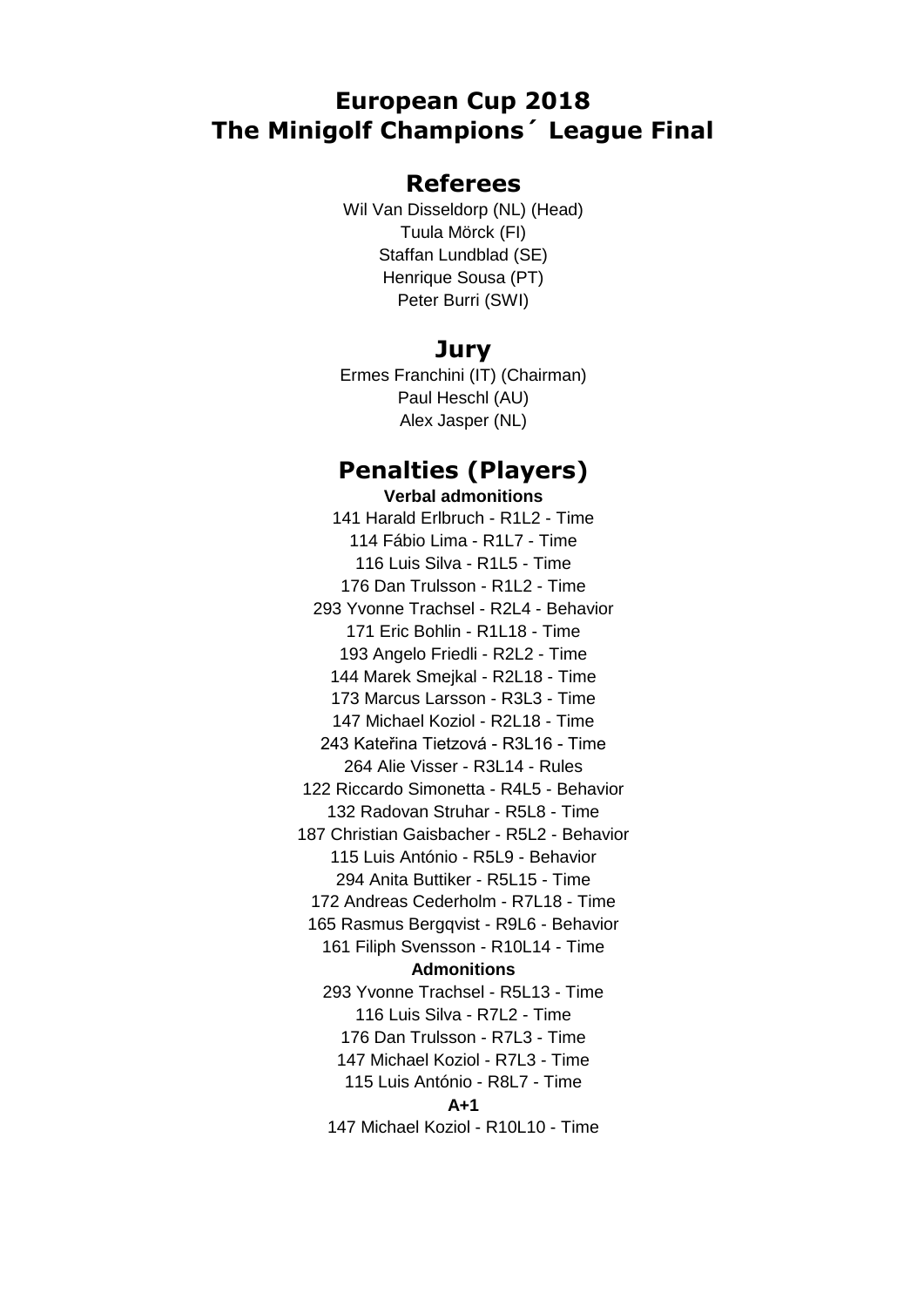## **Penalties (Coaches)**

### **Verbal admonitions**

CM Porto - João Fontes - R5L4 - Behavior R.M.C. De Hole Ridders - Johan den Dunnen - R5L1 - Rules MC Burgdorf - Roger Andereg - R6L6 - Behavior

#### **Coaches Ban:**

CM Porto (Men Team): ban for day 2 to 1 coach - starting from 16:30 (3 men coaches on the course)

## **Substitutions**

Men SK Tempo Praha - After R3L18 - OUT Jiří Rimpler IN Richard Sůsa Men R.M.C. De Hole Ridders - After R4L18 - OUT Hans Broodbakker IN Johan den Dunnen Women SMGK - After R4L18 - OUT Seija Bjork IN Kristiina Andreasson Women CM Porto - After R7L18 - OUT Ines Fontes IN Sónia Fontes Women MC Burgdorf - After R7L18 - OUT Anita Büttiker IN Claudia Anderegg Men Skoghalls BGK - After R9L11 - OUT Rasmus Bergqvist IN Fredrik Tagesson Women MGC Askö Herzogenburg - After R9L12 - OUT Claudia Grill IN Karin Heschl Men MC Eichholz Gerlafingen - After R10L18 - OUT Raphael Wietlisbach IN Daniel Gisin

## **Decisions of the Jury**

day 1: none

Committee on the ban for day 2 of 1 of the Men Team Coaches: Protest rejected (full text of protest and of the decision available in the records)

day 3: none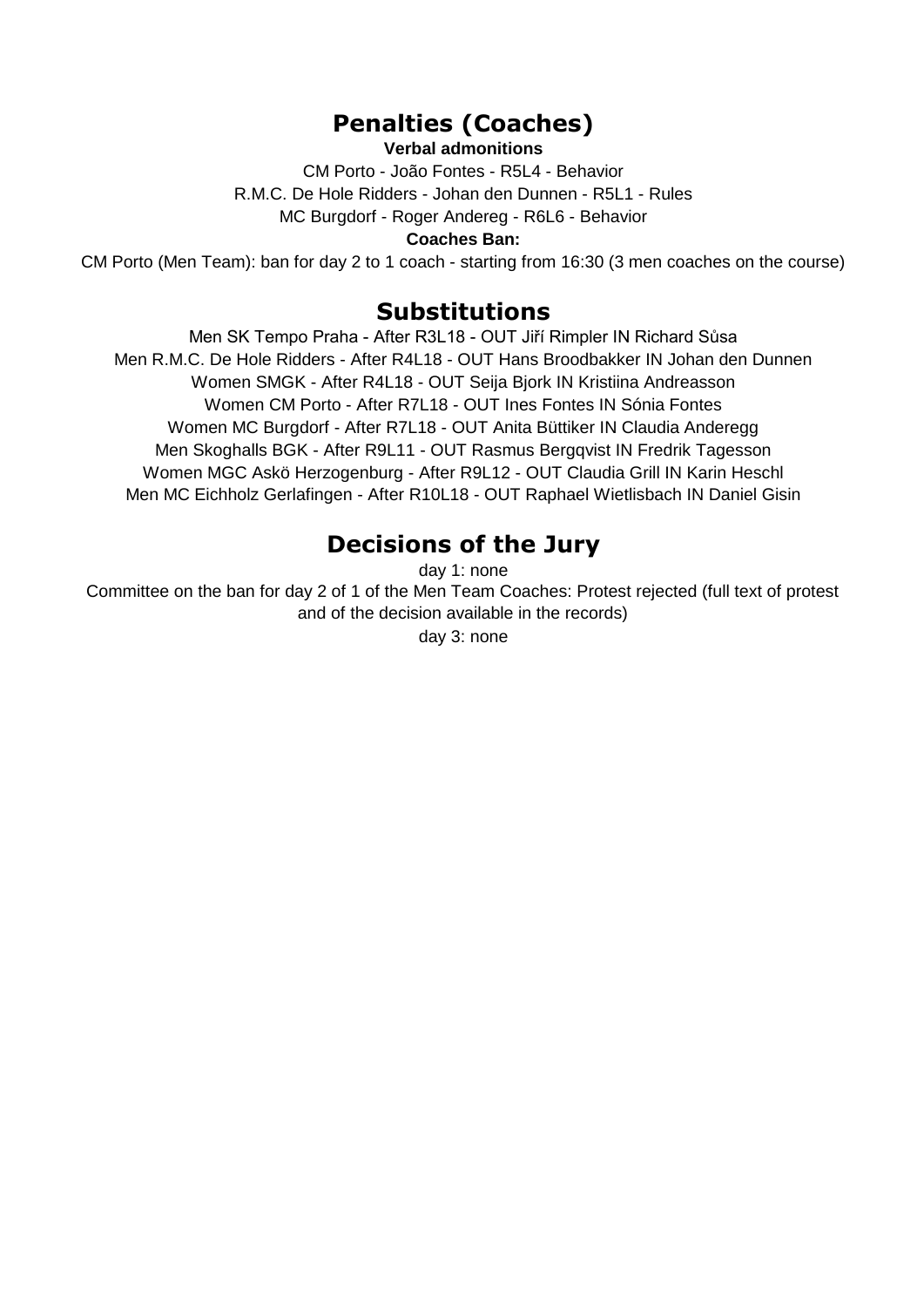#### **European Cup 2018 The Minigolf Champions´ League Final- Porto (Portugal) - Women Competition**

| Place   Nr.   Name |                          | Nation/Club        | R <sub>1</sub> | R2 | R3        | R4 | R5              | R6              | IR <sub>7</sub> | R8 | R9 | R10 | <b>R11</b> | <b>Tot</b> | Aver. | Diff      |
|--------------------|--------------------------|--------------------|----------------|----|-----------|----|-----------------|-----------------|-----------------|----|----|-----|------------|------------|-------|-----------|
|                    | 1. MGC Mainz             | Germany            |                |    |           |    |                 |                 |                 |    |    |     |            |            |       |           |
|                    | 251 Stefanie Blendermann | 1. MGC Mainz       | 28             | 29 | 28        | 30 | <b>26</b>       | 33              | 28              | 26 | 29 | 26  | 26         | 309        | 28,10 |           |
|                    | 252 Nicole Gundert       | 1. MGC Mainz       | 29             | 29 | 26        | 28 | 29              | 27              | 29              | 30 | 27 | 25  | 24         | 303        | 27,50 |           |
|                    | 253 Alice Kobisch        | 1. MGC Mainz       | 25             | 30 | 29        | 30 | 28              | 30              | 26              | 25 | 27 | 29  | 30         | 309        | 28,10 |           |
|                    | 254 Selina Krauss        | 1. MGC Mainz       |                |    |           |    |                 |                 |                 |    |    |     |            |            |       |           |
|                    | <b>Total</b>             |                    | 82             | 88 | 83        | 88 | 83              | 90 <sub>l</sub> | 83              | 81 | 83 | 80  | 80         | 921        | 27,90 | 10        |
|                    |                          |                    |                |    |           |    |                 |                 |                 |    |    |     |            |            |       |           |
|                    | <b>MC Burgdorf</b>       | Switzerland        |                |    |           |    |                 |                 |                 |    |    |     |            |            |       |           |
|                    | 293 Yvonne Trachsel      | MC Burgdorf        | 26             | 29 | <b>28</b> | 24 | <b>26</b>       | 27              | 29              | 24 | 28 | 26  | 27         | 294        | 26,70 |           |
|                    | 294 Anita Büttiker       | <b>MC Burgdorf</b> | 29             | 33 | 27        | 31 | 32              | 30              | 31              |    |    |     |            | 213        | 30,90 |           |
|                    | 292 Lara Jehle           | MC Burgdorf        | 33             | 28 | 29        | 26 | 30 <sup>1</sup> | 28              | 27              | 30 | 28 | 26  | 27         | 312        | 28,40 |           |
|                    | 291 Claudia Anderegg     | MC Burgdorf        |                |    |           |    |                 |                 |                 | 24 | 29 | 28  | 27         | 108        | 27,10 |           |
|                    | Total                    |                    | 88             | 90 | 84        | 81 | 88              | 85              | 87              | 78 | 85 | 80  | 81         | 927        | 28,10 | <b>12</b> |
|                    |                          |                    |                |    |           |    |                 |                 |                 |    |    |     |            |            |       |           |
|                    | <b>Uppsala BGK</b>       | Sweden             |                |    |           |    |                 |                 |                 |    |    |     |            |            |       |           |
|                    | 274 Felicia Vikström     | <b>Uppsala BGK</b> | 31             | 29 | 28        | 32 | 28              | 29              | 28              | 26 | 26 | 27  | 28         | 312        | 28,40 |           |
| 3                  | 271 Sandra Kungsman      | Uppsala BGK        | 30             | 31 | 28        | 28 | 31              | 27              | 26              | 30 | 28 | 26  |            | 310        | 28,20 |           |
|                    | 272 Karin Olsson         | Uppsala BGK        | 27             | 26 | 30        | 28 | 30              | 26              | 30              | 29 | 28 | 25  | 27         | 306        | 27,80 |           |
|                    | 273 Kristina Svensson    | <b>Uppsala BGK</b> |                |    |           |    |                 |                 |                 |    |    |     |            |            |       |           |
|                    | Total                    |                    | 88             | 86 | 86        | 88 | 89              | 82              | 84              | 85 | 82 | 78  | 80         | 928        | 28,10 | 11        |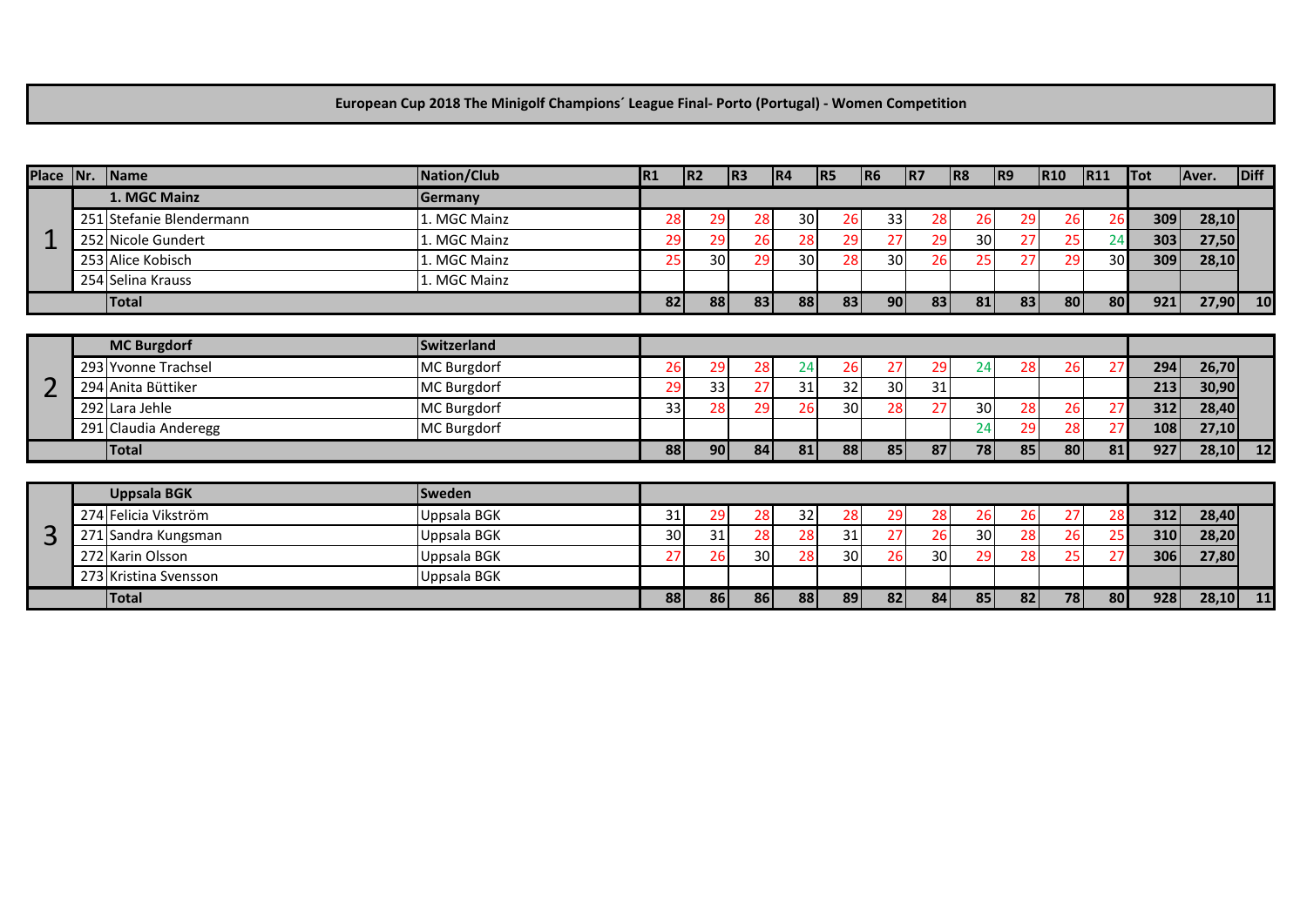**European Cup 2018 The Minigolf Champions´ League Final- Porto (Portugal) - Women Competition**

| Place  Nr. | <b>Name</b>                   | Nation/Club            | R1 | IR <sub>2</sub> | R3 | R4 | R <sub>5</sub> | R <sub>6</sub>  | R7 | R8        | R9 | R10 | R11             | Tot | Aver. | Diff |
|------------|-------------------------------|------------------------|----|-----------------|----|----|----------------|-----------------|----|-----------|----|-----|-----------------|-----|-------|------|
|            | MGC 90 Brno                   | <b>Czech Republic</b>  |    |                 |    |    |                |                 |    |           |    |     |                 |     |       |      |
|            | 242 Simona Handlová           | MGC 90 Brno            | 26 | 32              | 26 | 27 | 29             | 31              | 27 | 32        | 28 | 29  | 30 <sup>l</sup> | 317 | 28,80 |      |
|            | 243 Kateřina Tietzová         | MGC 90 Brno            | 28 | 31              | 35 | 33 | 28             | 32              | 27 | 29        | 27 | 30  | 28              | 328 | 29,80 |      |
|            | 241 Jana Havlíková            | MGC 90 Brno            | 27 | 28              | 28 | 28 | 25             | 28              | 30 | 23        | 25 | 30  | 29              | 301 | 27,40 |      |
|            |                               |                        |    |                 |    |    |                |                 |    |           |    |     |                 |     |       |      |
|            | <b>Total</b>                  |                        | 81 | 91              | 89 | 88 | 82             | 91              | 84 | 84        | 80 | 89  | 87              | 946 | 28,70 | 11   |
|            |                               |                        |    |                 |    |    |                |                 |    |           |    |     |                 |     |       |      |
|            | <b>G.S.P. Cusano Milanino</b> | <b>Italy</b>           |    |                 |    |    |                |                 |    |           |    |     |                 |     |       |      |
|            | 221 Antonella Flamini         | G.S.P. Cusano Milanino | 31 | 31              | 26 | 33 | 29             | 28              | 29 | 33        | 28 | 29  | 28              | 325 | 29,50 |      |
| 5          | 222 Dagmar Hirschmann         | G.S.P. Cusano Milanino | 34 | 26              | 30 | 29 | 30             | 26              | 32 | 30        | 30 | 24  | 31              | 322 | 29,30 |      |
|            | 224 Anna Bandera              | G.S.P. Cusano Milanino | 30 | 25              | 27 | 26 | 24             | 30              | 24 | 27        | 30 | 28  | 28              | 299 | 27,20 |      |
|            | 223 Silvia Bandera            | G.S.P. Cusano Milanino |    |                 |    |    |                |                 |    |           |    |     |                 |     |       |      |
|            | <b>Total</b>                  |                        | 95 | 82              | 83 | 88 | 83             | 84 <sup>1</sup> | 85 | <b>90</b> | 88 | 81  | 87              | 946 | 28,70 | 14   |
|            |                               |                        |    |                 |    |    |                |                 |    |           |    |     |                 |     |       |      |
|            | MGC Askö Herzogenburg         | <b>Austria</b>         |    |                 |    |    |                |                 |    |           |    |     |                 |     |       |      |
|            | 285 Birgit Wagenhofer         | MGC Askö Herzogenburg  | 28 | 27              | 27 | 27 | 30             | 30              | 32 | 30        | 26 | 28  | 28              | 313 | 28,50 |      |
| b          | 282 Evelyn Haberl             | MGC Askö Herzogenburg  | 29 | 29              | 29 | 27 | 25             | 27              | 35 | 28        | 31 | 29  | 31              | 320 | 29,10 |      |
|            | 281 Claudia Grill             | MGC Askö Herzogenburg  | 27 | 29              | 28 | 31 | 30             | 32              | 31 | 27        | 24 |     |                 | 259 | 29,20 |      |
|            | 283 Karin Heschl              | MGC Askö Herzogenburg  |    |                 |    |    |                |                 |    |           |    | 28  | 25              | 62  | 27,30 |      |
|            | <b>Total</b>                  |                        | 84 | 85              | 84 | 85 | 85             | 89              | 98 | 85        | 90 | 85  | 84              | 954 | 28,90 | 14   |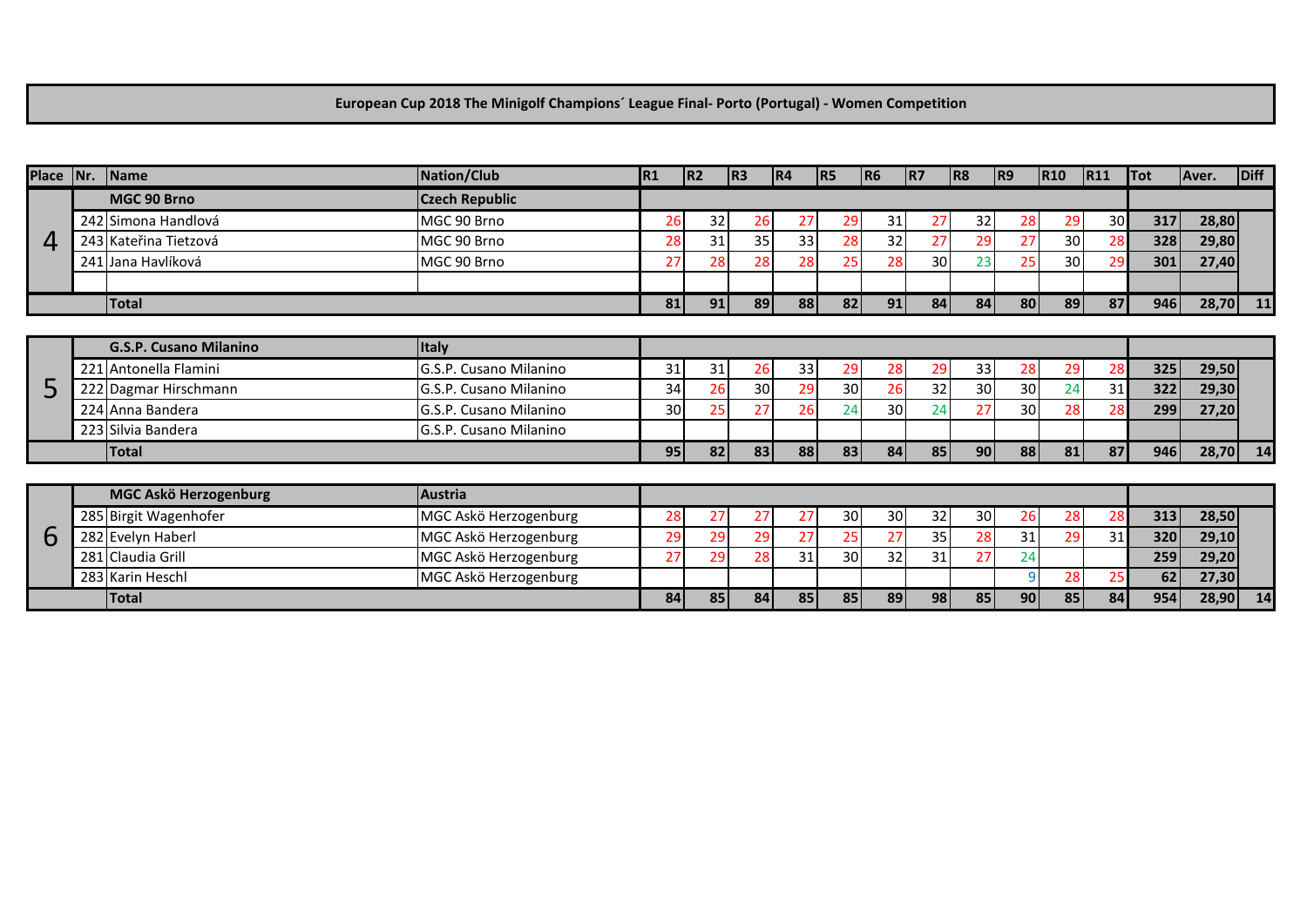#### **European Cup 2018 The Minigolf Champions´ League Final- Porto (Portugal) - Women Competition**

| Place Nr. | Name                      | Nation/Club               | R <sub>1</sub> | R <sub>2</sub>  | R3  | R4 | R5 | R6     | R7 | R8 | R9 | R10 | R11 | <b>Tot</b> | Aver.      | Diff                       |
|-----------|---------------------------|---------------------------|----------------|-----------------|-----|----|----|--------|----|----|----|-----|-----|------------|------------|----------------------------|
|           | DGC Bystrice pod Hostýnem | <b>Czech Republic</b>     |                |                 |     |    |    |        |    |    |    |     |     |            |            |                            |
|           | 232 Lenka Doleželová      | DGC Bystrice pod Hostýnem | 32             | 33              | 26  | 32 | 31 | 26     | 28 | 30 |    |     |     | 238        | 29,80      |                            |
| 7         | 234 Lucie Pavelková       | DGC Bystrice pod Hostýnem | 30             | 29              | 29  | 27 | 32 | 27     | 28 | 26 |    |     |     | 228        | 28,50      |                            |
|           | 231 Alena Doleželová      | DGC Bystrice pod Hostýnem | 33             | 32              | 33  | 31 | 26 | 26     | 29 | 26 |    |     |     | 236        | 29,50      |                            |
|           | 233 Petra Kouřilová       | DGC Bystrice pod Hostýnem |                |                 |     |    |    |        |    |    |    |     |     |            |            |                            |
|           | <b>Total</b>              |                           | 95             | 94              | 88  | 90 | 89 | 79     | 85 | 82 |    |     |     | 702        | 29,30      | <b>16</b>                  |
|           |                           |                           |                |                 |     |    |    |        |    |    |    |     |     |            |            |                            |
|           | <b>SMGK</b>               | Finland                   |                |                 |     |    |    |        |    |    |    |     |     |            |            |                            |
|           | 203 Seija Bjork           | <b>SMGK</b>               | 34             | 29              | 29  | 34 |    |        |    |    |    |     |     | 126        | 31,50      |                            |
| 8         | 202 Mirva Juhola          | <b>SMGK</b>               | 29             | 29              | 28  | 31 | 29 | 30     | 27 | 33 |    |     |     | 236        | 29,50      |                            |
|           | 201 Sandra Walker         | <b>SMGK</b>               | 33             | 30              | 30  | 31 | 31 | 28     | 27 | 29 |    |     |     | 239        | 29,90      |                            |
|           | 204 Kristiina Andreasson  | <b>SMGK</b>               |                |                 |     |    | 28 | 28     | 30 | 31 |    |     |     | 117        | 30,00      |                            |
|           | <b>Total</b>              |                           | 96             | 88              | 87  | 96 | 88 | 86     | 84 | 93 |    |     |     | 718        | 29,90      | $\overline{\phantom{0}12}$ |
|           |                           |                           |                |                 |     |    |    |        |    |    |    |     |     |            |            |                            |
|           | <b>CM Porto</b>           | Portugal                  |                |                 |     |    |    |        |    |    |    |     |     |            |            |                            |
|           | 213 Sofia Santos          | <b>CM Porto</b>           | 34             | 26              | 31  | 34 | 32 | $30\,$ | 30 | 29 |    |     |     | 246        | 30,80      |                            |
| 9         | 212 Inês Fontes           | <b>CM Porto</b>           | 34             | 33              | 34  | 29 | 33 | 29     | 29 |    |    |     |     | 221        | 31,90      |                            |
|           | 211 Fernanda Costa        | <b>CM Porto</b>           | 38             | 31              | 32  | 31 | 30 | 28     | 31 | 28 |    |     |     | 249        | 31,10      |                            |
|           | 214 Sónia Fontes          | <b>CM Porto</b>           |                |                 |     |    |    |        |    | 28 |    |     |     | 28         | 29,80      |                            |
|           | <b>Total</b>              |                           | 106            | 90 <sup>1</sup> | 97  | 94 | 95 | 87     | 90 | 85 |    |     |     | 744        | $31,00$ 21 |                            |
|           |                           |                           |                |                 |     |    |    |        |    |    |    |     |     |            |            |                            |
|           | <b>MGV Duno</b>           | <b>The Netherlands</b>    |                |                 |     |    |    |        |    |    |    |     |     |            |            |                            |
|           | 261 Joy Wielink           | MGV Duno                  | 31             | 31              | 30  | 29 | 30 | 32     | 28 | 32 |    |     |     | 243        | 30,40      |                            |
| 10        | 262 Annie Jasper          | <b>MGV Duno</b>           | 35             | 34              | 34  | 31 | 32 | 31     | 32 | 31 |    |     |     | 260        | 32,50      |                            |
|           | 263 Paulien Jasper        | <b>MGV Duno</b>           | 34             | 35              | 38  | 34 | 35 | 26     | 32 | 29 |    |     |     | 263        | 32,90      |                            |
|           | 264 Alie Visser           | MGV Duno                  |                |                 |     |    |    |        |    |    |    |     |     |            |            |                            |
|           | <b>Total</b>              |                           | 100            | 100             | 102 | 94 | 97 | 89     | 92 | 92 |    |     |     | 766        | 31,90      | 13                         |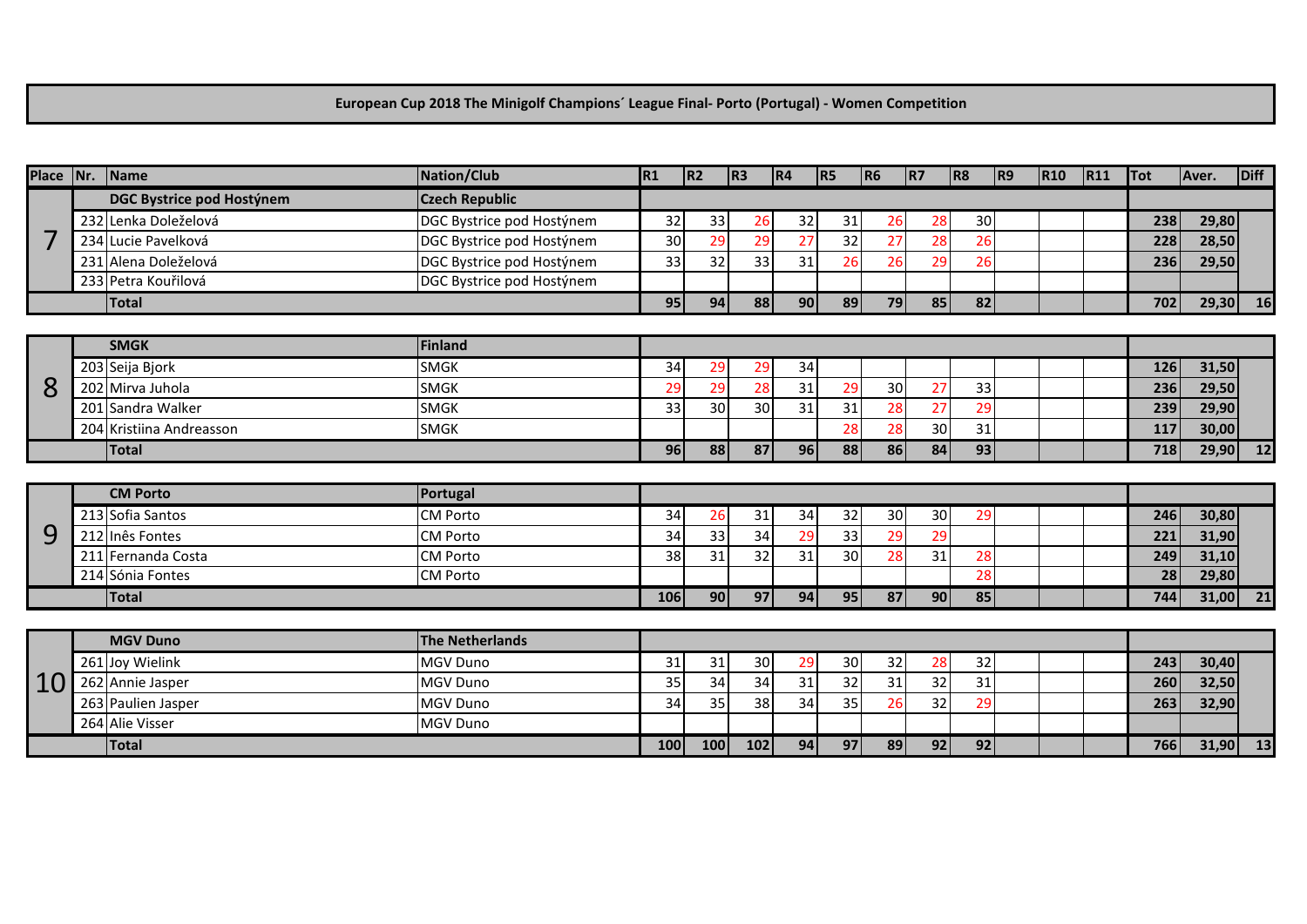|                |     |                              | European Cup 2018 The Minigolf Champions' League Final-Porto (Portugal) - Men Competition |    |    |                |    |                |                |    |    |                                         |                    |    |                                                                        |       |      |
|----------------|-----|------------------------------|-------------------------------------------------------------------------------------------|----|----|----------------|----|----------------|----------------|----|----|-----------------------------------------|--------------------|----|------------------------------------------------------------------------|-------|------|
| <b>Place</b>   | Nr. | Name                         | <b>Nation/Club</b>                                                                        | R1 | R2 | R <sub>3</sub> | R4 | R <sub>5</sub> | R <sub>6</sub> | R7 | R8 | R9                                      | <b>R10 R11 Tot</b> |    |                                                                        | Aver. | Diff |
|                |     | <b>Uppsala BGK</b>           | <b>Sweden</b>                                                                             |    |    |                |    |                |                |    |    |                                         |                    |    |                                                                        |       |      |
|                |     | 173 Marcus Larsson           | Uppsala BGK                                                                               | 22 | 21 | 21             | 19 | 21             | 24             | 22 | 22 | 22                                      | 24                 | 24 | 242                                                                    | 22,00 |      |
|                |     | 177 Anders Wiklund           | Uppsala BGK                                                                               | 21 | 22 | 24             | 22 | 22             | 22             | 20 | 20 | 19                                      | 22                 | 23 | 237                                                                    | 21,50 |      |
|                |     | 172 Andreas Cederholm        | Uppsala BGK                                                                               | 22 | 25 | 21             | 20 | 21             | 20             | 21 | 22 | 19                                      | 24                 | 21 | 236                                                                    | 21,50 |      |
|                |     | 176 Dan Trulsson             | Uppsala BGK                                                                               | 21 | 21 | 23             | 20 | 21             | 23             | 22 | 22 | 22                                      | 21                 | 25 | 241                                                                    | 21,90 |      |
|                |     | 174 Fredrik Persson          | Uppsala BGK                                                                               | 22 | 23 | 21             | 19 | 19             | 21             | 21 | 22 | 23                                      | 21                 | 22 | 234                                                                    | 21,30 |      |
|                |     | 175 Carl-Johan Ryner         | Uppsala BGK                                                                               | 22 | 21 | 21             | 20 | 23             | 23             | 18 | 20 | 21                                      | 20                 | 22 | 231                                                                    | 21,00 |      |
|                |     | 171 Eric Bohlin              | Uppsala BGK                                                                               |    |    |                |    |                |                |    |    |                                         |                    |    |                                                                        |       |      |
|                |     | <b>Total</b>                 |                                                                                           |    |    |                |    |                |                |    |    | 130 133 131 120 127 133 124 128 126 132 |                    |    | 137 1421                                                               | 21,50 | 17   |
|                |     | <b>BGS Hardenberg-Pötter</b> | Germany                                                                                   |    |    |                |    |                |                |    |    |                                         |                    |    |                                                                        |       |      |
|                |     | 141 Harald Erlbruch          | <b>BGS Hardenberg-Pötter</b>                                                              | 25 | 24 | 19             | 20 | 23             | 21             | 22 | 23 | 23                                      | 21                 | 22 | 243                                                                    | 22,10 |      |
|                |     | 142 Alexander Geist          | BGS Hardenberg-Pötter                                                                     | 23 | 19 | 19             | 23 | 21             | 18             | 22 | 21 | 20                                      | 22                 | 22 | 230                                                                    | 20,90 |      |
|                |     | 143 Walter Erlbruch          | BGS Hardenberg-Pötter                                                                     | 20 | 23 | 22             | 24 | 22             | 22             | 20 | 22 | 22                                      | 21                 | 19 | 237                                                                    | 21,50 |      |
| $\overline{2}$ |     | 144 Marek Smejkal            | BGS Hardenberg-Pötter                                                                     | 21 | 21 | 22             | 22 | 19             | 19             | 21 | 20 | 22                                      | 19                 | 21 | 227                                                                    | 20,60 |      |
|                |     | 145 Karel Molnar             | BGS Hardenberg-Pötter                                                                     | 24 | 24 | 26             | 20 | 20             | 22             | 25 | 20 | 25                                      | 22                 | 22 | 250                                                                    | 22,70 |      |
|                |     | 146 Martin Jecny             | BGS Hardenberg-Pötter                                                                     | 20 | 21 | 21             | 27 | 20             | 22             | 21 | 19 | 20                                      | 22                 | 21 | 234                                                                    | 21,30 |      |
|                |     | 147 Michael Koziol           | BGS Hardenberg-Pötter                                                                     |    |    |                |    |                |                |    |    |                                         |                    |    |                                                                        |       |      |
|                |     | Penalty strokes              | BGS Hardenberg-Pötter                                                                     |    |    |                |    |                |                |    |    |                                         |                    |    | 1                                                                      | 1,00  |      |
|                |     | <b>Total</b>                 |                                                                                           |    |    |                |    |                |                |    |    |                                         |                    |    | 133 132 129 136 125 124 131 125 132 128 127 1422                       | 21,50 | 12   |
|                |     | MGC Askö Bischofshofen       | <b>Czech Republic</b>                                                                     |    |    |                |    |                |                |    |    |                                         |                    |    |                                                                        |       |      |
|                |     | 181 Fabian Spies             | MGC Askö Bischofshofen                                                                    | 22 | 25 | 23             | 22 | 21             | 22             | 24 | 18 | 18                                      | 23                 | 21 | 239                                                                    | 21,70 |      |
|                |     | 182 Thomas Lottermoser       | MGC Askö Bischofshofen                                                                    | 22 | 23 | 20             | 22 | 23             | 23             | 22 | 24 | 20                                      | 20                 | 21 | 240                                                                    | 21,80 |      |
|                |     | 183 Rupert Westenthaler      | MGC Askö Bischofshofen                                                                    | 21 | 21 | 22             | 23 | 25             | 26             | 21 | 24 | 20                                      | 21                 | 22 | 246                                                                    | 22,40 |      |
| 3              |     | 185 Andreas Lackner          | MGC Askö Bischofshofen                                                                    | 22 | 29 | 22             | 24 | 22             | 19             | 28 | 22 | 23                                      | 21                 | 24 | 256                                                                    | 23,30 |      |
|                |     | 184 Reinhard Schuster        | MGC Askö Bischofshofen                                                                    | 24 | 22 | 24             | 26 | 23             | 22             | 22 | 20 | 22                                      | 20                 | 22 | 247                                                                    | 22,50 |      |
|                |     | 186 Christian Gobetz         | MGC Askö Bischofshofen                                                                    | 20 | 24 | 24             | 29 | 19             | 22             | 21 | 21 | 22                                      | 22                 | 21 | 245                                                                    | 22,30 |      |
|                |     | 187 Christian Gaisbacher     | MGC Askö Bischofshofen                                                                    |    |    |                |    |                |                |    |    |                                         |                    |    |                                                                        |       |      |
|                |     | Total                        |                                                                                           |    |    |                |    |                |                |    |    |                                         |                    |    | 131   144   135   146   133   134   138   129   125   127   131   1473 | 22,30 | 21   |

## and the control of the control of the control of the control of the control of the control of the control of the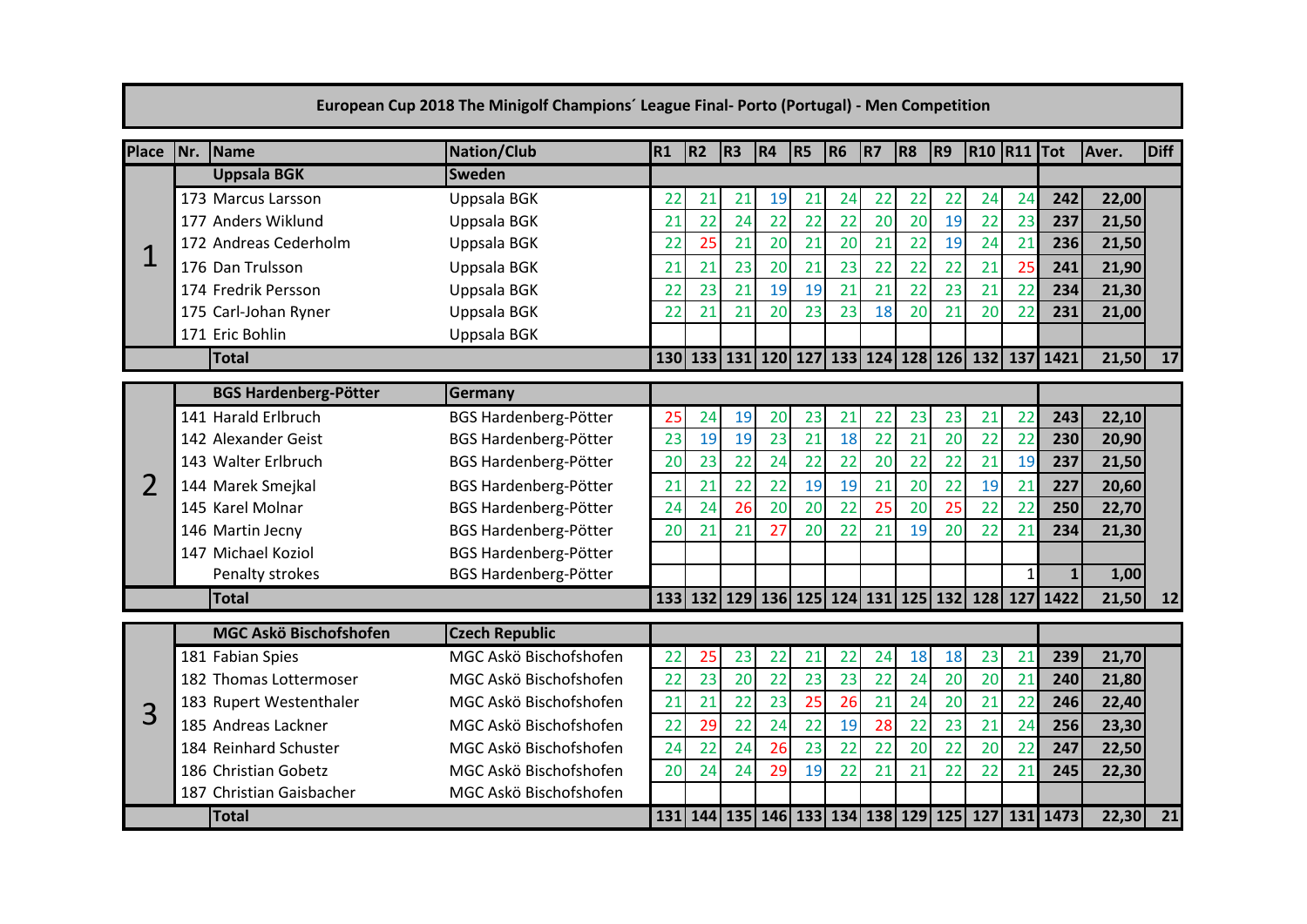| European Cup 2018 The Minigolf Champions' League Final- Porto (Portugal) - Men Competition |              |                                |                         |    |                |                |                                 |    |                |    |           |                                         |                    |     |      |       |             |
|--------------------------------------------------------------------------------------------|--------------|--------------------------------|-------------------------|----|----------------|----------------|---------------------------------|----|----------------|----|-----------|-----------------------------------------|--------------------|-----|------|-------|-------------|
| <b>Place</b>                                                                               |              | Nr. Name                       | <b>Nation/Club</b>      | R1 | R <sub>2</sub> | R <sub>3</sub> | R4                              | R5 | R <sub>6</sub> | R7 | <b>R8</b> | R9                                      | <b>R10 R11 Tot</b> |     |      | Aver. | <b>Diff</b> |
|                                                                                            |              |                                |                         |    |                |                |                                 |    |                |    |           |                                         |                    |     |      |       |             |
|                                                                                            |              | <b>Skoghalls BGK</b>           | <b>Sweden</b>           |    |                |                |                                 |    |                |    |           |                                         |                    |     |      |       |             |
|                                                                                            |              | 161 Filiph Svensson            | <b>Skoghalls BGK</b>    | 22 | 25             | 23             | 22                              | 22 | 20             | 25 | 21        | 25                                      | 22                 | 21  | 248  | 22,50 |             |
|                                                                                            |              | 162 Filip Johansson            | Skoghalls BGK           | 22 | 26             | 22             | 23                              | 22 | 24             | 20 | 24        | 21                                      | 21                 | 23  | 248  | 22,50 |             |
| 4                                                                                          |              | 165 Rasmus Bergqvist           | <b>Skoghalls BGK</b>    | 26 | 25             | 25             | 21                              | 23 | 24             | 25 | 22        | 18                                      |                    |     | 209  | 23,80 |             |
|                                                                                            |              | 163 Ulf Kristiansson           | Skoghalls BGK           | 22 | 22             | 23             | 21                              | 23 | 23             | 21 | 22        | 22                                      | 24                 | 19  | 242  | 22,00 |             |
|                                                                                            |              | 166 Sebastian Ekängen          | <b>Skoghalls BGK</b>    | 23 | 23             | 22             | 23                              | 23 | 21             | 22 | 22        | 23                                      | 19                 | 21  | 242  | 22,00 |             |
|                                                                                            |              | 167 Lars Kvael                 | <b>Skoghalls BGK</b>    | 24 | 23             | 21             | 22                              | 21 | 21             | 24 | 24        | 20                                      | 21                 | 20  | 241  | 21,90 |             |
|                                                                                            |              | 164 Fredrik Tagesson           | <b>Skoghalls BGK</b>    |    |                |                |                                 |    |                |    |           | q                                       | 22                 | 25  | 56   | 23,10 |             |
|                                                                                            |              | Total                          |                         |    |                |                |                                 |    |                |    |           | 139 144 136 132 134 133 137 135 138 129 |                    | 129 | 1486 | 22,50 | 15          |
|                                                                                            |              |                                |                         |    |                |                |                                 |    |                |    |           |                                         |                    |     |      |       |             |
|                                                                                            |              | <b>MC Eichholz Gerlafingen</b> | <b>Switzerland</b>      |    |                |                |                                 |    |                |    |           |                                         |                    |     |      |       |             |
|                                                                                            |              | 191 Kai Lödding                | MC Eichholz Gerlafingen | 25 | 23             | 22             | 25                              | 23 | 21             | 19 | 22        | 22                                      | 21                 | 22  | 245  | 22,30 |             |
|                                                                                            |              | 197 Daniel Moser               | MC Eichholz Gerlafingen | 23 | 22             | 24             | 23                              | 22 | 23             | 22 | 22        | 22                                      | 23                 | 21  | 247  | 22,50 |             |
| 5                                                                                          |              | 195 Raphael Wietlisbach        | MC Eichholz Gerlafingen | 22 | 29             | 22             | 26                              | 20 | 22             | 21 | 21        | 25                                      | 22                 |     | 230  | 23,00 |             |
|                                                                                            |              | 193 Angelo Friedli             | MC Eichholz Gerlafingen | 23 | 23             | 21             | 21                              | 22 | 22             | 27 | 20        | 24                                      | 23                 | 20  | 246  | 22,40 |             |
|                                                                                            |              | 196 Jan Anderegg               | MC Eichholz Gerlafingen | 24 | 27             | 22             | 25                              | 26 | 22             | 27 | 27        | 21                                      | 22                 | 23  | 266  | 24,20 |             |
|                                                                                            |              | 192 Andreas Schneider          | MC Eichholz Gerlafingen | 25 | 23             | 22             | 22                              | 22 | 21             | 21 | 20        | 23                                      | 22                 | 24  | 245  | 22,30 |             |
|                                                                                            |              | 194 Daniel Gisin               | MC Eichholz Gerlafingen |    |                |                |                                 |    |                |    |           |                                         |                    | 22  | 22   | 24,40 |             |
|                                                                                            |              | <b>Total</b>                   |                         |    |                |                |                                 |    |                |    |           | 142 147 133 142 135 131 137 132 137 133 |                    | 132 | 1501 | 22,70 | 16          |
|                                                                                            |              | <b>SK Tempo Praha</b>          | <b>Czech republic</b>   |    |                |                |                                 |    |                |    |           |                                         |                    |     |      |       |             |
|                                                                                            |              | 131 Michal Říha                | SK Tempo Praha          | 20 | 24             | 21             | 22                              | 21 | 29             | 24 | 22        | 21                                      | 24                 | 23  | 251  | 22,80 |             |
|                                                                                            |              | 132 Radovan Struhár            | SK Tempo Praha          | 24 | 25             | 21             | 21                              | 24 | 18             | 22 | 22        | 25                                      | 19                 | 23  | 244  | 22,20 |             |
| 6                                                                                          |              | 133 Jiří Rimpler               | SK Tempo Praha          | 30 | 24             | 29             |                                 |    |                |    |           |                                         |                    |     | 83   | 23,80 |             |
|                                                                                            |              | 135 Josef Vozár                | SK Tempo Praha          | 21 | 21             | 26             | 22                              | 22 | 22             | 27 | 28        | 22                                      | 24                 | 23  | 258  | 23,50 |             |
|                                                                                            |              | 134 Martin Skoupý              | SK Tempo Praha          | 26 | 21             | 21             | 21                              | 23 | 22             | 24 | 20        | 24                                      | 20                 | 20  | 242  | 22,00 |             |
|                                                                                            |              | 136 Zdeněk Majkus              | SK Tempo Praha          | 28 | 23             | 27             | 21                              | 21 | 22             | 24 | 21        | 23                                      | 21                 | 20  | 251  | 22,80 |             |
|                                                                                            |              | 137 Richard Sůsa               | SK Tempo Praha          |    |                |                | 23                              | 23 | 22             | 22 | 25        | 27                                      | 22                 | 25  | 189  | 23,40 |             |
|                                                                                            | <b>Total</b> |                                |                         |    |                |                | 149 138 145 130 134 135 143 138 |    |                |    |           | 142                                     | 130                | 134 | 1518 | 23,00 | 19          |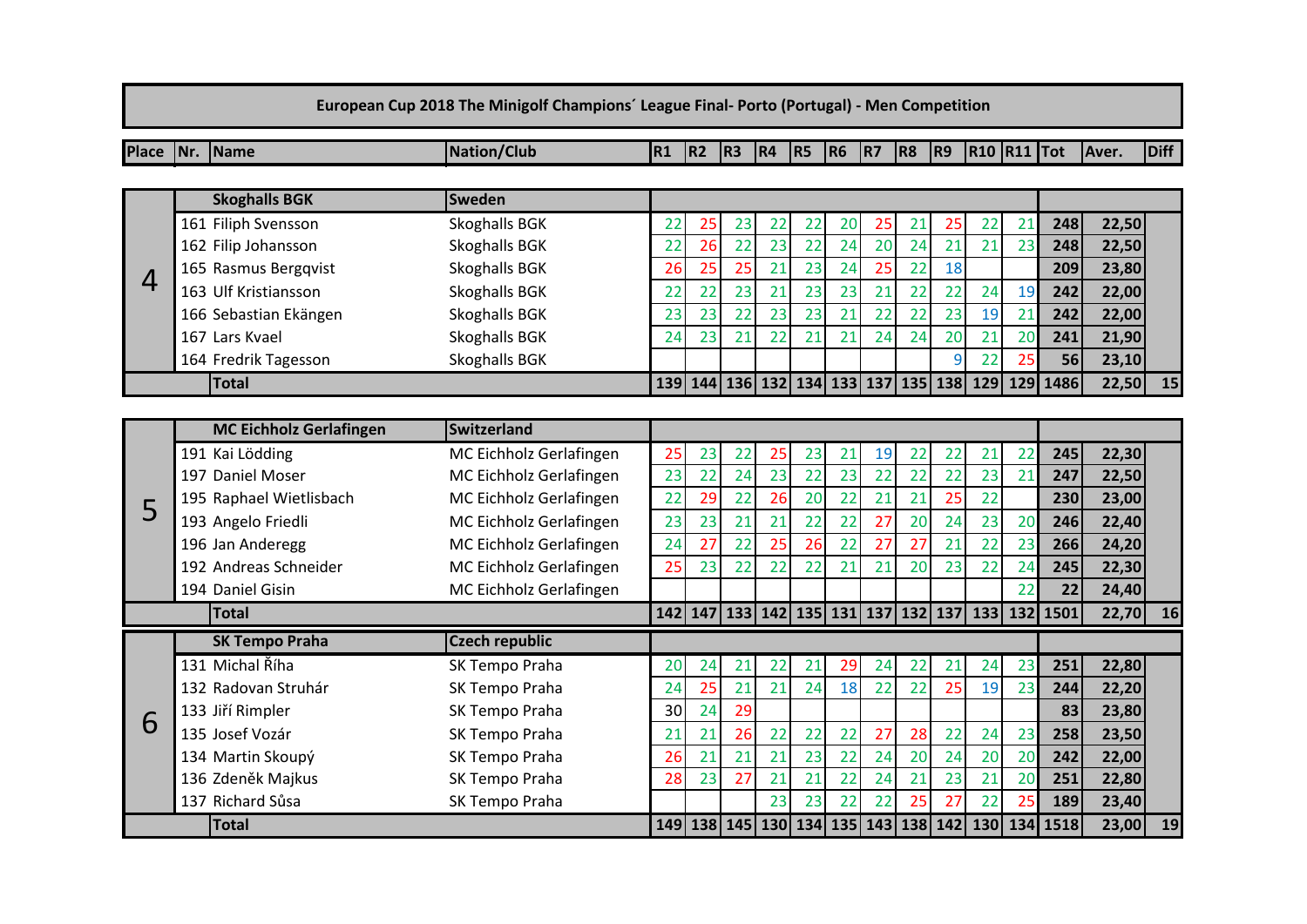|                 |                         | European Cup 2018 The Minigolf Champions' League Final- Porto (Portugal) - Men Competition |    |    |    |                                 |           |    |                 |    |    |                    |      |       |             |
|-----------------|-------------------------|--------------------------------------------------------------------------------------------|----|----|----|---------------------------------|-----------|----|-----------------|----|----|--------------------|------|-------|-------------|
| Place  Nr. Name |                         | <b>Nation/Club</b>                                                                         | R1 | R2 | R3 | R4                              | $ RS $ R6 |    | R7 R8           |    | R9 | <b>R10 R11 Tot</b> |      | Aver. | <b>Diff</b> |
|                 | <b>CM Porto</b>         | Portugal                                                                                   |    |    |    |                                 |           |    |                 |    |    |                    |      |       |             |
|                 | 113 André Silva         | <b>CM Porto</b>                                                                            | 22 | 23 | 22 | 25                              | 20        | 22 | 20              | 25 |    |                    | 179  | 22,40 |             |
|                 | 114 Fábio Lima          | <b>CM Porto</b>                                                                            | 26 | 22 | 23 | 19                              | 23        | 24 | 27              | 23 |    |                    | 187  | 23,40 |             |
| 7               | 116 Luís Silva          | <b>CM Porto</b>                                                                            | 23 | 24 | 23 | 23                              | 21        | 26 | 27              | 26 |    |                    | 193  | 24,10 |             |
|                 | 112 André Machado       | <b>CM Porto</b>                                                                            | 20 | 25 | 24 | 26                              | 25        | 25 | 30 <sup>°</sup> | 22 |    |                    | 197  | 24,60 |             |
|                 | 117 Luís Silva Jr.      | <b>CM Porto</b>                                                                            | 24 | 24 | 23 | 22                              | 22        | 21 | 25              | 25 |    |                    | 186  | 23,30 |             |
|                 | 111 André Campos        | <b>CM Porto</b>                                                                            | 24 | 25 | 21 | 26                              | 20        | 24 | 23              | 25 |    |                    | 188  | 23,50 |             |
|                 | 115 Luís António        | <b>CM Porto</b>                                                                            |    |    |    |                                 |           |    |                 |    |    |                    |      |       |             |
|                 | Total                   |                                                                                            |    |    |    | 139 143 136 141 131 142 152 146 |           |    |                 |    |    |                    | 1130 | 23,50 | 21          |
|                 |                         |                                                                                            |    |    |    |                                 |           |    |                 |    |    |                    |      |       |             |
|                 | <b>GsP Vergiate</b>     | <b>Italy</b>                                                                               |    |    |    |                                 |           |    |                 |    |    |                    |      |       |             |
|                 | 121 Roberto Garbui      | <b>GsP Vergiate</b>                                                                        | 21 | 23 | 24 | 21                              | 24        | 24 | 22              | 27 |    |                    | 186  | 23,30 |             |
|                 | 123 Massimiliano Ciceri | <b>GsP Vergiate</b>                                                                        | 28 | 24 | 24 | 22                              | 26        | 23 | 24              | 23 |    |                    | 194  | 24,30 |             |
| 8               | 125 Guido Mattaini      | <b>GsP Vergiate</b>                                                                        | 25 | 24 | 26 | 33                              | 24        | 27 | 28              | 22 |    |                    | 209  | 26,10 |             |
|                 | 126 Alexander Lang      | <b>GsP Vergiate</b>                                                                        | 29 | 24 | 21 | 21                              | 24        | 23 | 26              | 26 |    |                    | 194  | 24,30 |             |
|                 | 122 Riccardo Simonetta  | <b>GsP Vergiate</b>                                                                        | 27 | 26 | 23 | 24                              | 29        | 25 | 24              | 22 |    |                    | 200  | 25,00 |             |
|                 | 124 Ivan Baruscotti     | <b>GsP Vergiate</b>                                                                        | 22 | 26 | 21 | 25                              | 23        | 25 | 21              | 22 |    |                    | 185  | 23,10 |             |
|                 | 127 Luca Santabarbara   | <b>GsP Vergiate</b>                                                                        |    |    |    |                                 |           |    |                 |    |    |                    |      |       |             |
|                 | <b>Total</b>            |                                                                                            |    |    |    | 152 147 139 146 150 147 145 142 |           |    |                 |    |    |                    | 1168 | 24,30 | 13          |
|                 |                         |                                                                                            |    |    |    |                                 |           |    |                 |    |    |                    |      |       |             |
|                 | <b>Manse RG</b>         | <b>The Netherlands</b>                                                                     |    |    |    |                                 |           |    |                 |    |    |                    |      |       |             |
|                 | 104 Aapo Siurola        | Manse RG                                                                                   | 25 | 27 | 28 | 24                              | 26        | 23 | 23              | 22 |    |                    | 198  | 24,80 |             |
|                 | 107 Timo Vartiainen     | Manse RG                                                                                   | 36 | 21 | 25 | 25                              | 24        | 25 | 24              | 26 |    |                    | 206  | 25,80 |             |
| 9               | 101 Markku Sillman      | Manse RG                                                                                   | 27 | 21 | 27 | 26                              | 25        | 23 | 29              | 23 |    |                    | 201  | 25,10 |             |
|                 | 106 Eetu Ikola          | Manse RG                                                                                   | 22 | 22 | 26 | 22                              | 27        | 21 | 23              | 23 |    |                    | 186  | 23,30 |             |
|                 | 105 Juuso Tasku         | Manse RG                                                                                   | 24 | 26 | 26 | 27                              | 25        | 21 | 26              | 27 |    |                    | 202  | 25,30 |             |

Jukka Reunavuori Manse RG 25 22 20 21 23 23 22 21 **177 22,10**

**Total 159 139 152 145 150 136 147 142 1170 24,40 23**

103 Joonatan Reunavuori Manse RG